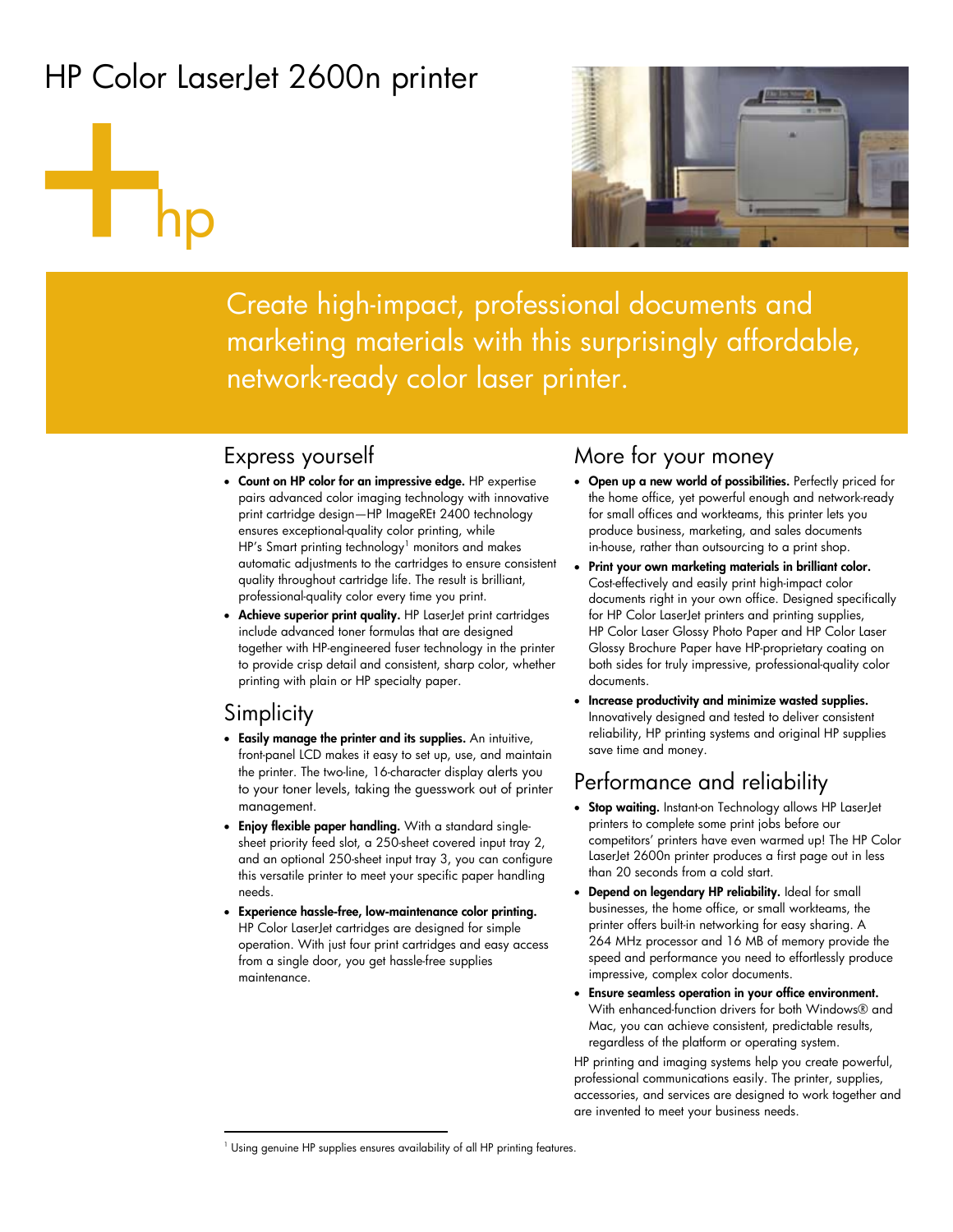# HP Color LaserJet 2600n printer

- 1 125-sheet output bin
- 2 One-door access to the four easy-to-install print cartridges
- 3 Single-sheet priority feed slot and 250-sheet input tray 2
- 4 Optional 250-sheet input tray 3 for a 500-sheet total input capacity
- 5 Two-line, LCD control panel provides instant printer and supplies information
- 6 16 MB of printing memory and a powerful 264 MHz processor perform complex tasks quickly
- 7 Hi-Speed USB 2.0 port
- 8 Built-in Fast Ethernet



wired networking **HP Color LaserJet 2600n printer and optional 250-sheet input tray shown**

# Printer highlights

 $\overline{a}$ 

- Space-saving design allows you to put the printer where you want it—even on your desktop
- Printing speeds of up to 8 pages per minute (ppm) for color and black
- Instant-on Technology ensures a fast first-page-out speed of less than 20 seconds, even when the printer . has been in Sleep mode
- Ships with full 2,500-page HP Color LaserJet Black Print Cartridge and full 2,000-page HP Color LaserJet Cyan, Magenta, and Yellow Print Cartridges<sup>2</sup>
- Excellent print quality and professional-looking output with HP ImageREt 2400 technology and advanced toner formulas on plain or HP specialty paper
- Enhanced print drivers ensure dependable printing
- One year, limited hardware, return to authorized service center warranty with phone and Web support

<sup>2</sup> Approximate page yield based on five percent page coverage.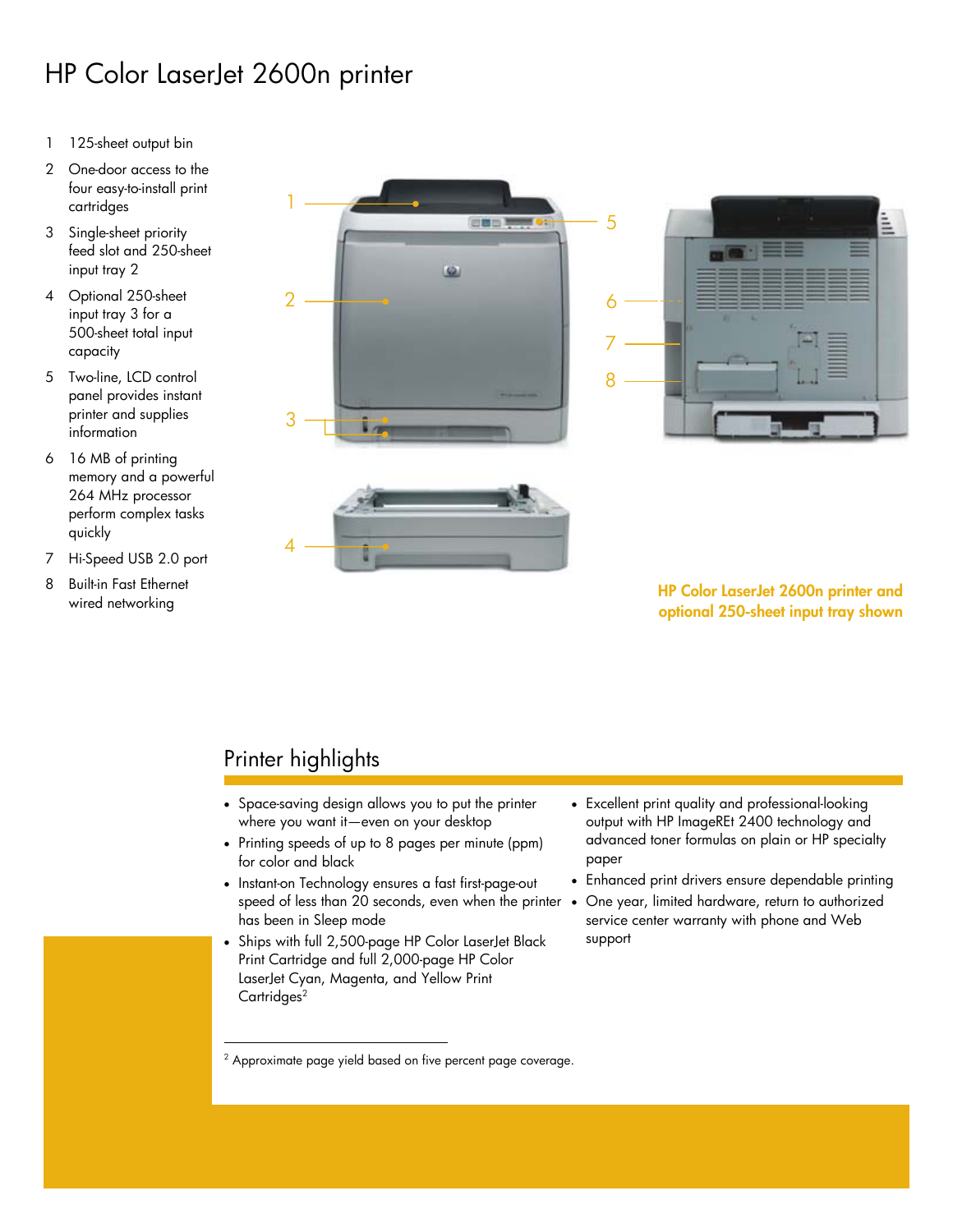Create vibrant color documents and business-quality photos with HP's new fuser technology. The printer's supplies are engineered to provide sharp text and graphics with consistent color quality throughout the life of the printer.

#### **Color communicates more effectively**

Statistics show that color improves comprehension, increases readership, accelerates learning, and reflects a professional image. No matter what your business creates, you can't afford not to use color. Print in color to produce more effective internal communications, including memos, e-mail, and spreadsheets. Create external communications in color for a professional appearance, such as reports and proposals, letterhead and business cards, and presentation handouts. Develop full-color attentiongetting marketing collateral that differentiates your business from the competition, such as brochures, flyers, and ads.

The HP Color LaserJet 2600n printer easily and affordably brings the advantages of high-quality laser color to your business.

#### **HP color laser quality**

 $\overline{a}$ 

The HP Color LaserJet 2600n printer provides the high-quality color laser output you have come to expect from the industry leader. HP ImageREt 2400, high-resolution laser imaging, industry-leading image enhancements, and an advanced toner formulation ensure great print quality for your business documents. HP chemically grown toner formulas are designed together with the printer. The uniform size and spherical shape of the toner particles ensures precise control and placement and enables consistent, reliable performance.

The printer also features new fusing technology that provides a wider range of colors (gamut) for vibrant color documents and images, crisp black text, and sharp edges. The new fuser is optimized to work with a wide range of paper, from plain multipurpose to HP Color Laser Glossy Photo Paper, allowing you to create high-impact brochures and marketing materials.

#### **Maintain your business, not your printer**

Designed with ease-of-use, real-time status, and supplies management features, the HP Color LaserJet 2600n printer delivers high-quality color, while lowering your total cost of ownership by minimizing printer downtime.

- HP Smart printing technology monitors and adjusts print cartridge characteristics to ensure consistent print quality throughout cartridge life<sup>3</sup>
- Automated alerts let you know when a print cartridge is running low
- With HP SureSupply<sup>TM</sup> shopping and on-line ordering, cartridge replacement is simple and convenient4
- Only four easily-replaceable supplies to maintain
- The two-line, 16-character LCD control panel provides printer and supplies status at a glance
- HP Toolbox and the HP Embedded Web Server provide easy remote access to printer settings, status information, the user's guide, and self-help and troubleshooting tips

HP's commitment to reliability lowers overall labor costs while minimizing employee downtime due to troubleshooting and printer servicing. In fact, HP is the only vendor to get an A rating on Printer Service and Reliability twelve years in a row from *PC Magazine*'s annual reader survey.

#### **Service and support from HP**

HP offers a variety of support options to meet your business needs. Start with the standard one year, limited hardware, Express Exchange service center warranty that includes phone support backed by award-winning HP Customer Care. To further ensure trouble-free operation and to maximize the capabilities of your printer you can upgrade your service and support options to include network installation and extended printer maintenance.

<sup>&</sup>lt;sup>3</sup> Using genuine HP supplies ensures availability of all HP printing features.<br><sup>4</sup> To learn more about HP SureSupply™, visit www.hp.com/go/SureSupply.com.